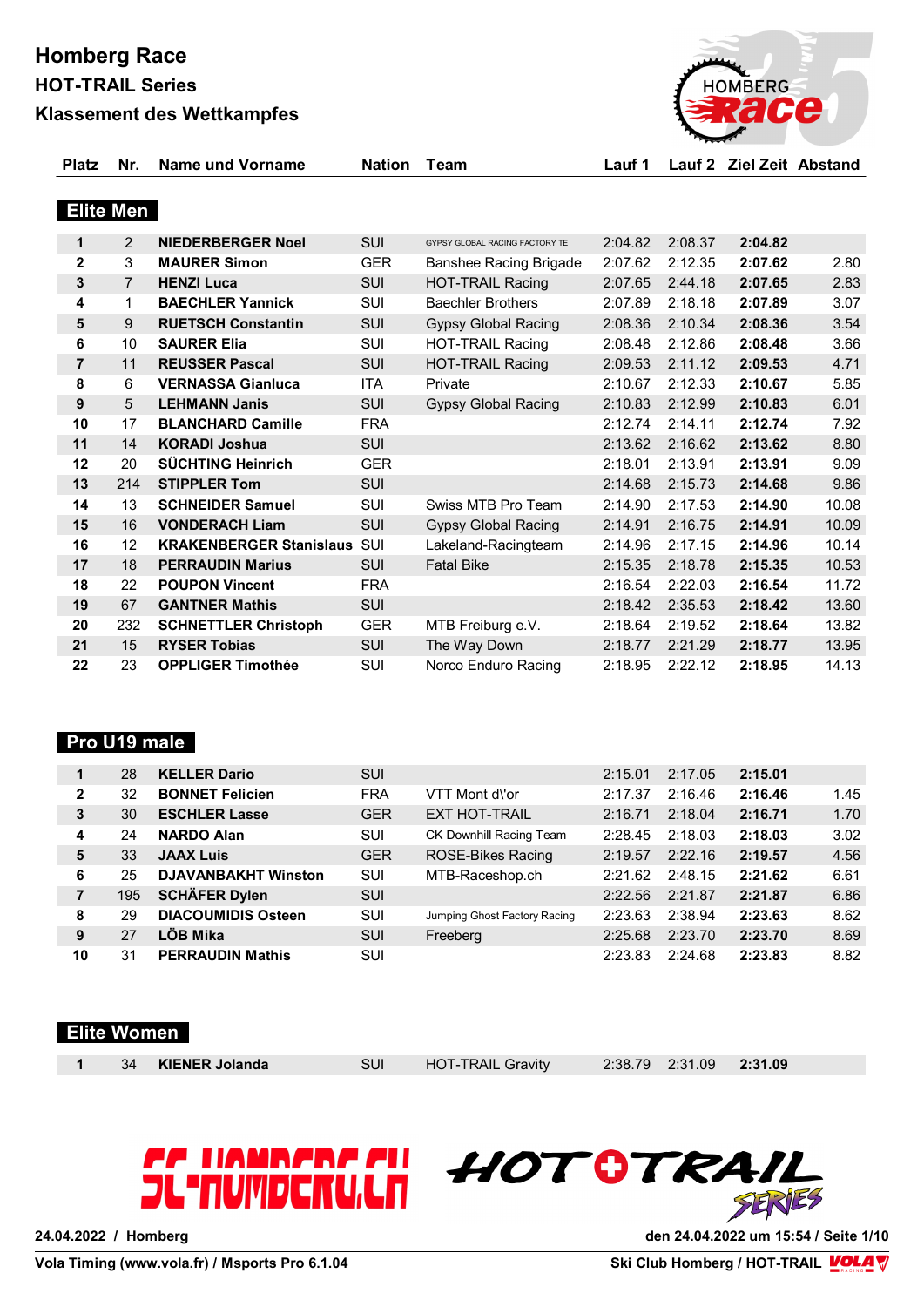| <b>Platz</b>   | Nr. | Name und Vorname           | <b>Nation</b> | Team                         | Lauf 1  |         | Lauf 2 Ziel Zeit Abstand |       |
|----------------|-----|----------------------------|---------------|------------------------------|---------|---------|--------------------------|-------|
|                |     |                            |               |                              |         |         |                          |       |
| Pro U17 male   |     |                            |               |                              |         |         |                          |       |
| 1              | 35  | <b>KRÄHENBÜHL Marius</b>   | <b>SUI</b>    | The Factory Bike Shop        | 2:16.68 | 2:14.43 | 2:14.43                  |       |
| $\mathbf{2}$   | 37  | <b>SCHÜTZ Fabrizio</b>     | <b>SUI</b>    |                              | 2:16.01 | 2:22.36 | 2:16.01                  | 1.58  |
| 3              | 36  | <b>TSCHANZ Russell</b>     | <b>SUI</b>    |                              | 2:24.22 | 2:18.21 | 2:18.21                  | 3.78  |
| 4              | 38  | <b>RYSER Lian Nico</b>     | SUI           | KONA- HOT-TRAIL Gravity      | 2:19.72 | 2:23.18 | 2:19.72                  | 5.29  |
| 5              | 213 | <b>CHABLOZ Elias</b>       | <b>SUI</b>    | Verbier Bike CLub            | 2:21.80 | 2:25.45 | 2:21.80                  | 7.37  |
| 6              | 39  | <b>BILEK-DEVILLE Tomas</b> | <b>SUI</b>    | Vélo Club des Gets           | 2:24.33 | 2:25.63 | 2:24.33                  | 9.90  |
| $\overline{7}$ | 40  | <b>SCHUMACHER Johann</b>   | <b>GER</b>    | Bike Components / Santa Cruz | 2:27.27 | 2:27.08 | 2:27.08                  | 12.65 |
| 8              | 41  | <b>FREIHOLZ Maddox</b>     | <b>SUI</b>    | HMC-Singen e.V.              | 2:39.81 | 2:41.39 | 2:39.81                  | 25.38 |
| 9              | 42  | <b>CARREL Julien</b>       | <b>SUI</b>    | Vélo Club Echallens          | 2:43.42 | 2:43.32 | 2:43.32                  | 28.89 |

# **Pro U17 female**

|  | 1 43 STOFFERS Minu  |                                                            |  |         |
|--|---------------------|------------------------------------------------------------|--|---------|
|  | 2   44  JAAX Maxima | GER GravityGromsBikeparkBrandnerta 2:45.80 2:51.92 2:45.80 |  | - 14.23 |

# **Pro Masters**

|   | 45  | <b>RYSER Thomas</b>     | SUI        | KONA- HOT-TRAIL Gravity       | 2:15.65 | 2:15.51 | 2:15.51 |       |
|---|-----|-------------------------|------------|-------------------------------|---------|---------|---------|-------|
| 2 | 47  | <b>KLAUSMANN Marcus</b> | <b>GER</b> | Klausmann Suspension Propain- | 2:16.07 | 2:15.77 | 2:15.77 | 0.26  |
| 3 | 49  | <b>GROSSMAN Noah</b>    | <b>GER</b> | 2-Cycle / Bikepark Todtnau    | 2:15.93 | 2:16.04 | 2:15.93 | 0.42  |
| 4 | 46  | <b>ZBINDEN Samuel</b>   | SUI        |                               | 2:20.51 | 2:21.97 | 2:20.51 | 5.00  |
| 5 | 227 | <b>KUSY Daniel</b>      | <b>SUI</b> | Hot-Trail Gravitiy            | 2:23.40 | 2:23.25 | 2:23.25 | 7.74  |
| 6 | 50  | DÖRING Felix            | <b>GER</b> |                               | 2:26.34 | 2:31.07 | 2:26.34 | 10.83 |
|   | 51  | <b>BECK Stefan</b>      | <b>GER</b> | CrossworxCycles Enduro Team   | 2:29.06 | 2:29.95 | 2:29.06 | 13.55 |

# **Open Men**

| 1              | 219 | <b>TONOLI Alessio</b>     | <b>SUI</b> | <b>Helporhelp Racing</b>   | 2:19.97 | 2:15.59 | 2:15.59 |       |
|----------------|-----|---------------------------|------------|----------------------------|---------|---------|---------|-------|
| $\overline{2}$ | 65  | <b>WALKER Nicolas</b>     | <b>SUI</b> | Rodeo Bike Co.             | 2:19.80 | 2:17.07 | 2:17.07 | 1.48  |
| 3              | 61  | <b>GÜRBER Nico</b>        | <b>SUI</b> | Radbar Racing              | 2:21.11 | 2:19.25 | 2:19.25 | 3.66  |
| 4              | 57  | <b>BENEY Allan</b>        | <b>SUI</b> | Camila Racing              | 2:21.64 | 2:20.80 | 2:20.80 | 5.21  |
| 5              | 87  | <b>SILVA Carlos</b>       | <b>POR</b> | JC Bikes and Printshop     | 2:21.13 | 2:21.96 | 2:21.13 | 5.54  |
| 6              | 207 | <b>GUGGER Basil</b>       | <b>SUI</b> | Unit Switzerland           | 2:24.26 | 2:22.06 | 2:22.06 | 6.47  |
| $\overline{7}$ | 64  | <b>PAUCHARD Colin</b>     | <b>SUI</b> | <b>Team Fribike</b>        | 2:24.29 | 4:50.97 | 2:24.29 | 8.70  |
| 8              | 63  | <b>HOCHREUTER Cédric</b>  | <b>SUI</b> | MTB Raceshop Team          | 2:25.45 | 2:24.62 | 2:24.62 | 9.03  |
| 9              | 229 | <b>MOHNI Luca</b>         | <b>SUI</b> | <b>MOHNI Racing</b>        | 2:24.69 | 2:29.72 | 2:24.69 | 9.10  |
| 10             | 201 | <b>BOURQUIN Axel</b>      | <b>SUI</b> | Local Bike Shop            | 2:25.91 | 2:24.77 | 2:24.77 | 9.18  |
| 11             | 60  | <b>GEMPELER Diego</b>     | SUI        | Rodeobikeracing            | 2:25.33 | 3:55.02 | 2:25.33 | 9.74  |
| 12             | 58  | <b>KIMMIG David</b>       | <b>SUI</b> | Rodeobikeracing            | 2:25.40 | 2:25.60 | 2:25.40 | 9.81  |
| 13             | 55  | <b>HAEDERLI Sylvain</b>   | <b>SUI</b> | <b>Bike Club Verbier</b>   | 2:29.75 | 2:25.52 | 2:25.52 | 9.93  |
| 14             | 77  | <b>VONDERACH Nils</b>     | <b>SUI</b> | <b>Gypsy Global</b>        | 2:26.13 | 2:26.62 | 2:26.13 | 10.54 |
| 15             | 85  | <b>CHERVAZ Marcos</b>     | <b>SUI</b> | Domcycle                   | 2:30.77 | 2:26.58 | 2:26.58 | 10.99 |
| 16             | 90  | <b>GÜNZER Jonas</b>       | <b>GER</b> | 2-cycle / Bikepark Todtnau | 2:26.62 | 2:34.74 | 2:26.62 | 11.03 |
| 17             | 69  | <b>BLUMENTHAL Michael</b> | <b>SUI</b> | Rodeo Bike Co              | 2:31.06 | 2:26.99 | 2:26.99 | 11.40 |
| 18             | 53  | <b>BÉCHIR Benoît</b>      | <b>SUI</b> |                            | 2:28.49 | 2:27.20 | 2:27.20 | 11.61 |
| 19             | 218 | <b>EMANUEL Fresia</b>     | <b>SUI</b> | <b>Bikehub</b>             | 2:28.19 | 2:27.52 | 2:27.52 | 11.93 |
|                |     |                           |            |                            |         |         |         |       |

**24.04.2022 / Homberg den 24.04.2022 um 15:54 / Seite 2/10**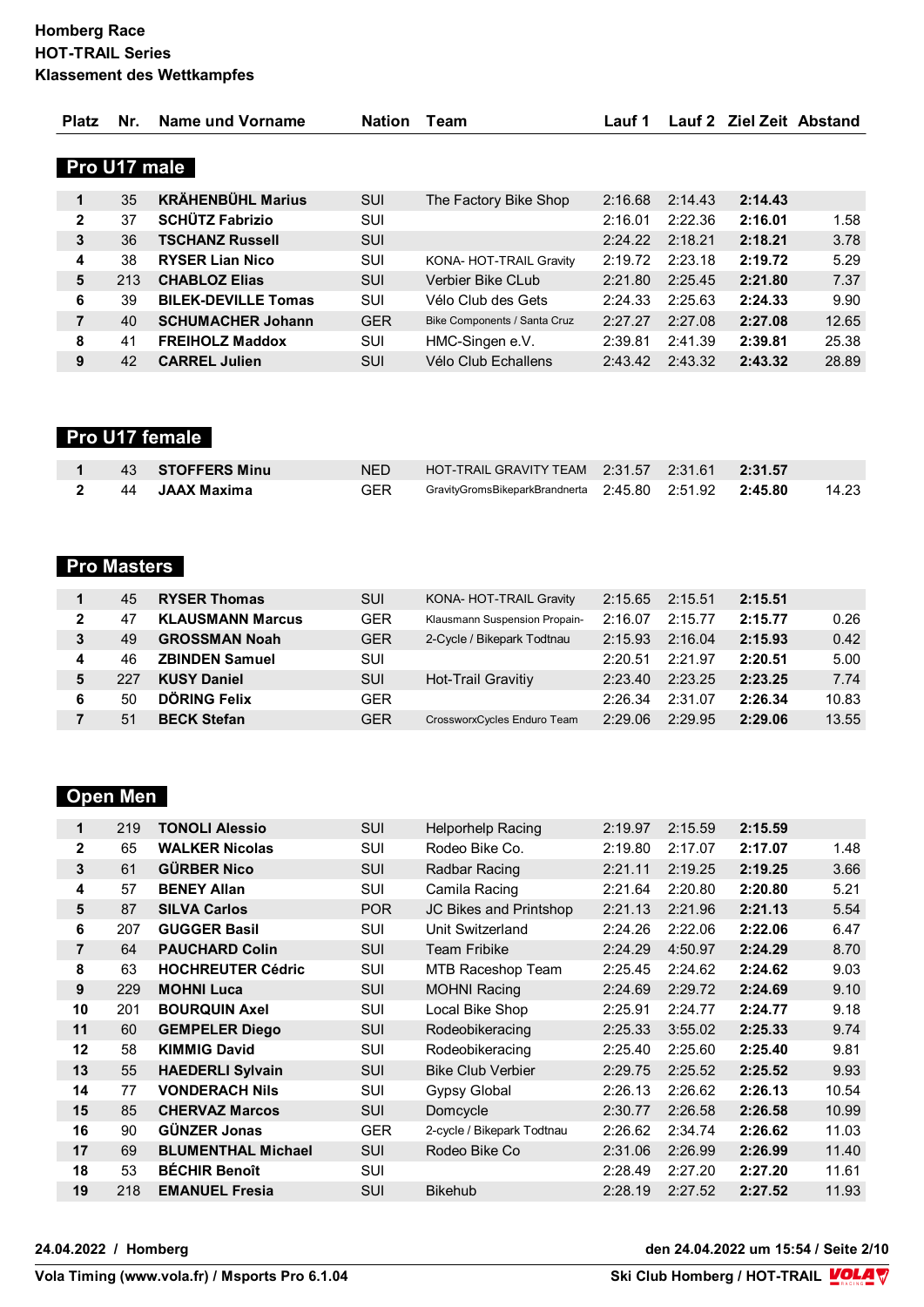| <b>Platz</b> | Nr. | <b>Name und Vorname</b>     | <b>Nation</b> | <b>Team</b>                  | Lauf 1  |         | Lauf 2 Ziel Zeit Abstand |         |
|--------------|-----|-----------------------------|---------------|------------------------------|---------|---------|--------------------------|---------|
| 20           | 78  | <b>TRACHSEL Christoph</b>   | SUI           | furiousrider                 | 2:28.45 | 2:27.64 | 2:27.64                  | 12.05   |
| 21           | 75  | <b>MATTLE Curdin</b>        | SUI           | RadSport Frei Au             | 2:27.96 | 2:28.87 | 2:27.96                  | 12.37   |
| 22           | 200 | <b>SILVA Gonsalo</b>        | SUI           | Fribike                      | 2:30.46 | 2:28.14 | 2:28.14                  | 12.55   |
| 23           | 215 | <b>GUILLAUME Romeurie</b>   | SUI           | Specialized                  | 2:28.50 | 2:29.51 | 2:28.50                  | 12.91   |
| 24           | 211 | <b>RAST Matthias</b>        | SUI           | <b>SC Homberg</b>            | 2:33.15 | 2:28.55 | 2:28.55                  | 12.96   |
| 25           | 190 | <b>BISCHOFF Michael</b>     | SUI           | Hot-Trail                    | 2:28.72 | 2:29.06 | 2:28.72                  | 13.13   |
| 26           | 83  | <b>ZURBRÜGG Rolf</b>        | SUI           | Sender                       | 2:29.29 | 2:28.73 | 2:28.73                  | 13.14   |
| 27           | 52  | <b>RODRIGUES Marcelo</b>    | <b>POR</b>    | Elite Tuga                   | 2:29.59 | 2:57.03 | 2:29.59                  | 14.00   |
| 28           | 216 | <b>MOSER Yuri</b>           | SUI           | Radbar                       | 2:29.74 | 2:34.03 | 2:29.74                  | 14.15   |
| 29           | 84  | <b>MORET Patrick</b>        | SUI           | Fribike                      | 2:31.05 | 2:30.34 | 2:30.34                  | 14.75   |
| 30           | 56  | <b>GARCIA Tiago</b>         | SUI           | 981 Gravity Racing           | 2:31.22 | 2:30.74 | 2:30.74                  | 15.15   |
| 31           | 86  | <b>SILVA David</b>          | SUI           | Elite Tuga MTB               | 2:41.60 | 2:30.88 | 2:30.88                  | 15.29   |
| 32           | 70  | <b>RODRIGUES Joao</b>       | <b>POR</b>    | Elite Tuga MTB               | 2:32.73 | 2:30.95 | 2:30.95                  | 15.36   |
| 33           | 72  | <b>HOFER Simon</b>          | SUI           | Furiousrider                 | 2:31.15 | 2:31.96 | 2:31.15                  | 15.56   |
| 34           | 59  | <b>FUMEAUX Alain</b>        | SUI           |                              | 2:32.36 | 2:31.24 | 2:31.24                  | 15.65   |
| 35           | 76  | <b>NAFZGER Enzo</b>         | SUI           | Lighthouse Tattoo Shred Crew | 2:31.27 | 2:46.59 | 2:31.27                  | 15.68   |
| 36           | 89  | <b>HÄFLIGER Yanick</b>      | SUI           |                              | 2:34.72 | 2:31.31 | 2:31.31                  | 15.72   |
| 37           | 54  | <b>WITTWER Elia</b>         | SUI           | Radfahrt Racing Team         | 2:43.36 | 2:32.70 | 2:32.70                  | 17.11   |
| 38           | 81  | <b>LIMACHER Laurin</b>      | SUI           | <b>Treelee racing Team</b>   | 2:32.71 | 2:36.80 | 2:32.71                  | 17.12   |
| 39           | 88  | <b>PEREIRA Jose Augusto</b> | <b>POR</b>    | Elite Tuga MTB               | 2:39.35 | 2:34.13 | 2:34.13                  | 18.54   |
| 40           | 62  | <b>PERREN Sven</b>          | SUI           | Rodeobikeracing              | 2:36.58 | 2:34.44 | 2:34.44                  | 18.85   |
| 41           | 66  | <b>HIRSCHI Lars</b>         | SUI           | Radfahrt Racing Team         | 2:48.44 | 2:35.32 | 2:35.32                  | 19.73   |
| 42           | 196 | <b>FRIEDLI Noah</b>         | SUI           | Radfahrtracing               | 2:37.74 | 2:43.02 | 2:37.74                  | 22.15   |
| 43           | 82  | <b>SCHEICH Olivier</b>      | SUI           | The Way Down                 |         | 2:38.33 | 2:38.33                  | 22.74   |
| 44           | 71  | <b>LIMACHER Andreas</b>     | SUI           | Sickride                     | 2:43.84 | 2:38.91 | 2:38.91                  | 23.32   |
| 45           | 68  | <b>BAUR Beni</b>            | SUI           | <b>SickRide</b>              | 2:46.73 | 2:39.30 | 2:39.30                  | 23.71   |
| 46           | 80  | <b>JOCIC Sacha</b>          | SUI           | Plepleriders                 | 2:53.23 | 2:39.30 | 2:39.30                  | 23.71   |
| 47           | 79  | <b>STADLER Jonas</b>        | SUI           | felgeschmierer raceing       | 2:39.52 | 2:41.68 | 2:39.52                  | 23.93   |
| 48           | 91  | <b>HUBER Noah</b>           | <b>SUI</b>    |                              | 2:43.77 | 2:48.47 | 2:43.77                  | 28.18   |
| 49           | 74  | <b>BARLETTA Luca</b>        | SUI           | SickRide                     | 2:43.99 | 2:44.13 | 2:43.99                  | 28.40   |
| 50           | 198 | <b>BALD Tim</b>             | <b>GER</b>    | Felicita                     | 2:51.05 | 2:47.70 | 2:47.70                  | 32.11   |
| 51           | 94  | <b>LONCKE Valentin</b>      | <b>FRA</b>    |                              | 2:48.29 | 2:49.54 | 2:48.29                  | 32.70   |
| 52           | 96  | <b>ACHHAMMER Leon</b>       | <b>GER</b>    | Trashboys                    | 2:48.43 | 3:05.54 | 2:48.43                  | 32.84   |
| 53           | 73  | <b>TROYON Nathan</b>        | SUI           | Les Troy\'s                  | 2:53.01 | 2:54.01 | 2:53.01                  | 37.42   |
| 54           | 93  | <b>NIEDERHAUSER Yannick</b> | SUI           |                              | 3:14.79 | 3:15.96 | 3:14.79                  | 59.20   |
| 55           | 95  | <b>RUOSS Nicolas</b>        | SUI           | VC Eschenbach                | 3:38.76 | 3:15.85 | 3:15.85                  | 1:00.26 |
| 56           | 92  | <b>PASCHE Armand</b>        | SUI           |                              | 3:24.26 |         | 3:24.26                  | 1:08.67 |

# **Open Women**

| 98  | STUCKI Selina                | SUI |                 | 2:39.30 | 2:40.05         | 2:39.30 |       |
|-----|------------------------------|-----|-----------------|---------|-----------------|---------|-------|
| 228 | <b>BIERI Martina</b>         | SUI | Hot-Trail       | 2:48.70 | 2:55.94         | 2:48.70 | 9.40  |
| 99  | <b>HÜBSCHER Janine</b>       | SUI |                 |         | 2:55.10         | 2:55.10 | 15.80 |
| 97  | <b>KRUMMENACHER Isabelle</b> | SUI | Rodeobikeracing |         | 2:58.15 2:56.89 | 2:56.89 | 17.59 |

# **Junior U19 male**

| 109. | <b>KREHER Gian</b>  | SUI | Indiansummer Enduro Team 2:23.42 2:21.93 2:21.93 |                         |      |
|------|---------------------|-----|--------------------------------------------------|-------------------------|------|
|      | 102 HUBER Neil      | SUI | MTB-Raceshop.ch                                  | 2:25.21 2:23.77 2:23.77 | 1.84 |
| 100  | <b>CHESI Cantin</b> | SUI |                                                  | 2:29.60 2:27.70 2:27.70 | 5.77 |

**24.04.2022 / Homberg den 24.04.2022 um 15:54 / Seite 3/10**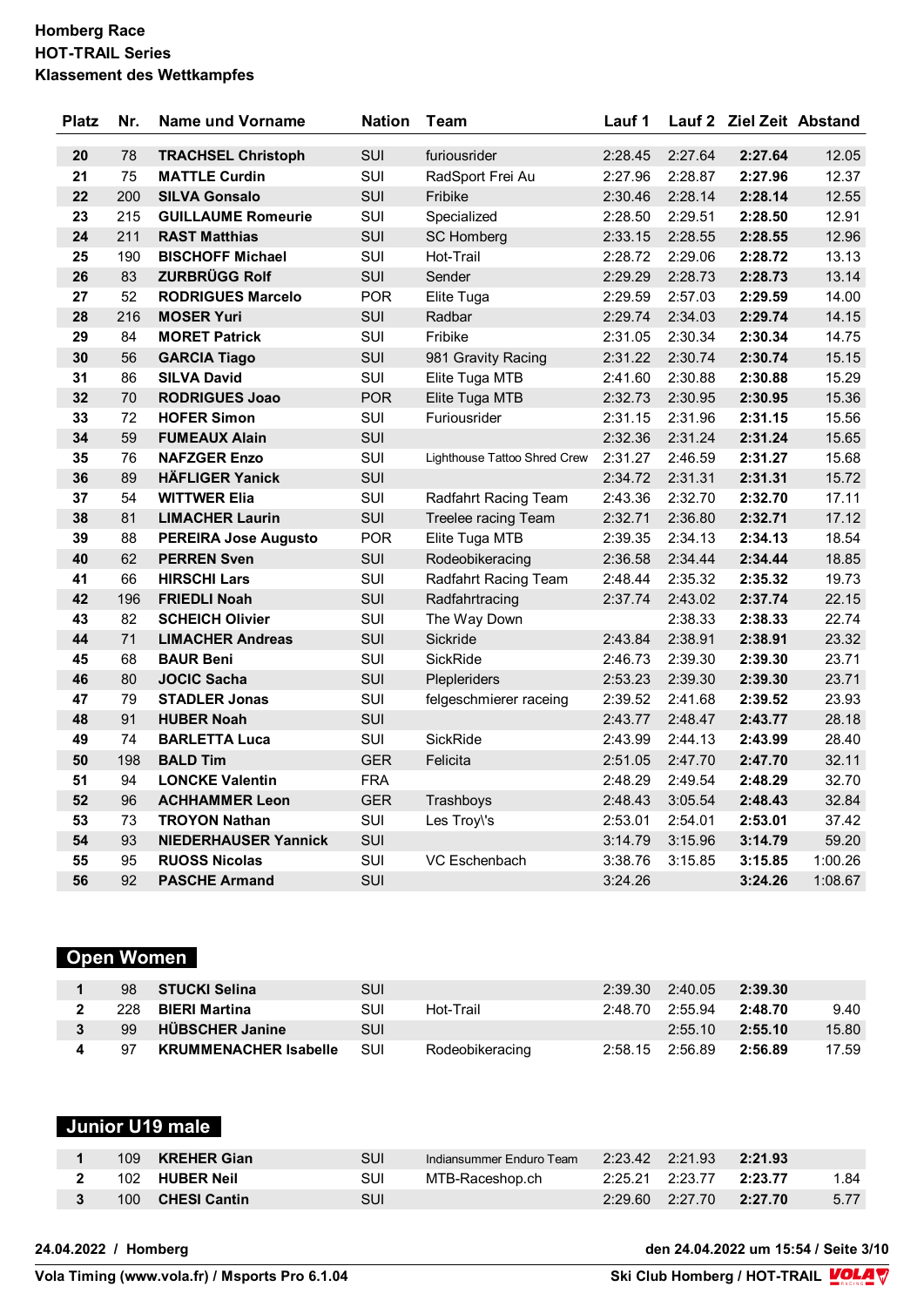| <b>Platz</b> | Nr. | Name und Vorname      | <b>Nation</b> | Team                   | Lauf 1  |         | Lauf 2 Ziel Zeit Abstand |       |
|--------------|-----|-----------------------|---------------|------------------------|---------|---------|--------------------------|-------|
|              |     |                       |               |                        |         |         |                          |       |
| 4            | 103 | <b>MEYER Jimmy</b>    | SUI           |                        | 2:32.09 | 2:32.19 | 2:32.09                  | 10.16 |
| 5            | 107 | <b>BERNSHAUS Nils</b> | SUI           | singletrack les Fourgs | 3:00.71 | 2:36.63 | 2:36.63                  | 14.70 |
| 6            | 106 | <b>HORAT Remo</b>     | SUI           |                        | 2:46.17 | 2:36.78 | 2:36.78                  | 14.85 |
|              | 105 | <b>BAC Laurens</b>    | SUI           | Laurens                | 2:38.59 | 2:42.33 | 2:38.59                  | 16.66 |
| 8            | 233 | <b>FEYER Joel</b>     | <b>FRA</b>    |                        | 2:45.03 | 2:41.51 | 2:41.51                  | 19.58 |
| 9            | 104 | <b>BACHMANN Remi</b>  | SUI           |                        | 2:41.71 | 2:43.39 | 2:41.71                  | 19.78 |
| 10           | 108 | <b>STEINER Paul</b>   | SUI           |                        | 3:10.68 | 3:02.85 | 3:02.85                  | 40.92 |

# **Youth U17 male**

| 113 | <b>DAINES Lucas</b>     | <b>CAN</b> |                          | 2:39.77 | 2:19.46 | 2:19.46 |       |
|-----|-------------------------|------------|--------------------------|---------|---------|---------|-------|
| 127 | <b>EMERSON Nick</b>     | <b>GER</b> |                          | 2:22.65 | 2:21.40 | 2:21.40 | 1.94  |
| 110 | <b>BOCQUEL Florian</b>  | <b>SUI</b> | <b>Bike club Verbier</b> | 2:22.00 | 2:24.32 | 2:22.00 | 2.54  |
| 116 | <b>STAUB Levio</b>      | SUI        | Flyingmetalcrew          | 2:31.15 | 2:22.91 | 2:22.91 | 3.45  |
| 123 | <b>BRANDS Fynn</b>      | <b>NED</b> | <b>Bisschops</b>         | 2:26.87 | 2:24.17 | 2:24.17 | 4.71  |
| 119 | <b>SCHÄPPER Loris</b>   | <b>SUI</b> | Hallenbarter Sport Shop  | 2:25.20 | 2:24.26 | 2:24.26 | 4.80  |
| 111 | <b>LAFFAY Jules</b>     | <b>SUI</b> | Verbier Bike Club        | 2:27.63 | 2:26.92 | 2:26.92 | 7.46  |
| 121 | <b>THALMANN Bastien</b> | <b>SUI</b> | J?bike                   | 2:28.15 | 2:27.52 | 2:27.52 | 8.06  |
| 124 | <b>ANSERMOZ Vadim</b>   | <b>SUI</b> |                          | 2:41.32 | 2:30.17 | 2:30.17 | 10.71 |
| 183 | <b>LIECHTI Nico</b>     | <b>SUI</b> |                          | 2:32.09 | 2:31.09 | 2:31.09 | 11.63 |
| 118 | <b>MEIER Loe</b>        | <b>SUI</b> | <b>VERBIER Bike Club</b> | 2:32.54 | 2:31.79 | 2:31.79 | 12.33 |
| 115 | <b>NARDO Loris</b>      | <b>SUI</b> | CK Downhill Racing Team  | 2:38.60 | 2:36.91 | 2:36.91 | 17.45 |
| 129 | <b>EIGENMANN Tom</b>    | <b>SUI</b> | Hallenbarter Sport Shop  | 2:39.72 | 2:37.30 | 2:37.30 | 17.84 |
| 122 | <b>CAVIEZEL Nando</b>   | <b>SUI</b> |                          | 2:56.15 | 2:38.26 | 2:38.26 | 18.80 |
| 128 | <b>JOLIDON Louis</b>    | <b>SUI</b> |                          | 2:39.60 | 2:40.37 | 2:39.60 | 20.14 |
| 114 | <b>MOENNOZ Anthony</b>  | <b>SUI</b> | Vélo Club Echallens      | 2:39.80 | 2:42.16 | 2:39.80 | 20.34 |
| 112 | <b>KOLLER Baptiste</b>  | <b>SUI</b> |                          | 2:39.88 | 2:45.48 | 2:39.88 | 20.42 |
| 125 | <b>MÄDER Ben</b>        | <b>SUI</b> | CK Downhill Racing Team  | 2:43.46 | 2:41.11 | 2:41.11 | 21.65 |
| 117 | <b>KOBEL Mike</b>       | <b>SUI</b> |                          | 2:47.89 | 3:25.78 | 2:47.89 | 28.43 |
| 192 | <b>FERRIN Alex</b>      | <b>SUI</b> | <b>JWrideBikeTeam</b>    | 3:03.27 | 3:04.84 | 3:03.27 | 43.81 |
| 126 | <b>GERBER Yves</b>      | SUI        |                          | 3:06.74 | 3:08.60 | 3:06.74 | 47.28 |
|     |                         |            |                          |         |         |         |       |

# **Youth U15 male**

| 1              | 131 | <b>KLAUSMANN Levin</b>    | <b>GER</b> | Klausmann Suspension /Propain  | 2:21.60 | 2:20.76 | 2:20.76 |       |
|----------------|-----|---------------------------|------------|--------------------------------|---------|---------|---------|-------|
| 2              | 147 | <b>SCHNEEBERGER Raoul</b> | SUI        |                                | 2:25.20 | 2:23.66 | 2:23.66 | 2.90  |
| 3              | 148 | <b>SEGATTINI Diego</b>    | <b>GER</b> |                                | 2:32.87 | 2:30.07 | 2:30.07 | 9.31  |
| 4              | 155 | HUNGERBÜHLER Jayden       | SUI        |                                | 2:35.41 | 2:30.43 | 2:30.43 | 9.67  |
| 5              | 133 | <b>NEUHAUS Nevio</b>      | <b>SUI</b> | CK Downhill Racing Team        | 2:35.79 | 2:33.67 | 2:33.67 | 12.91 |
| 6              | 152 | <b>DAINES Zachary</b>     | <b>CAN</b> |                                | 2:40.25 | 2:34.12 | 2:34.12 | 13.36 |
| $\overline{7}$ | 138 | <b>CAMINADA Nando</b>     | <b>SUI</b> | <b>Tumpriv Cycling Projekt</b> | 2:34.24 | 2:40.26 | 2:34.24 | 13.48 |
| 8              | 132 | <b>MEIER Charlie</b>      | SUI        | Verbier Bike Club              | 2:37.04 | 2:34.97 | 2:34.97 | 14.21 |
| 9              | 157 | <b>BRANDS Mika</b>        | <b>NED</b> | <b>Bisschops</b>               | 2:36.44 | 2:36.14 | 2:36.14 | 15.38 |
| 10             | 144 | <b>SCHEIDEGGER Joa</b>    | SUI        |                                | 2:39.64 | 2:38.52 | 2:38.52 | 17.76 |
| 11             | 134 | <b>RAPPO Noa</b>          | <b>SUI</b> | <b>CK-Downhill Racing Team</b> | 2:39.74 | 2:38.90 | 2:38.90 | 18.14 |
| 12             | 141 | <b>KINSELLA Cillian</b>   | <b>SWE</b> | verbier bike club              | 2:39.82 | 2:39.07 | 2:39.07 | 18.31 |
| 13             | 203 | <b>TRACHSEL Lenny</b>     | <b>SUI</b> | Acefactory                     | 2:40.20 |         | 2:40.20 | 19.44 |
| 14             | 139 | <b>ARCHER Dennis</b>      | SUI        | Powerbike Winterthur           | 2:49.68 | 2:40.96 | 2:40.96 | 20.20 |
| 15             | 137 | <b>ARENDT Maël</b>        | <b>GER</b> |                                | 2:41.26 | 2:42.66 | 2:41.26 | 20.50 |
| 16             | 156 | <b>BLUM Jerome</b>        | SUI        | RV & Powerbike Winterthur      | 2:45.18 | 2:42.80 | 2:42.80 | 22.04 |

**24.04.2022 / Homberg den 24.04.2022 um 15:54 / Seite 4/10**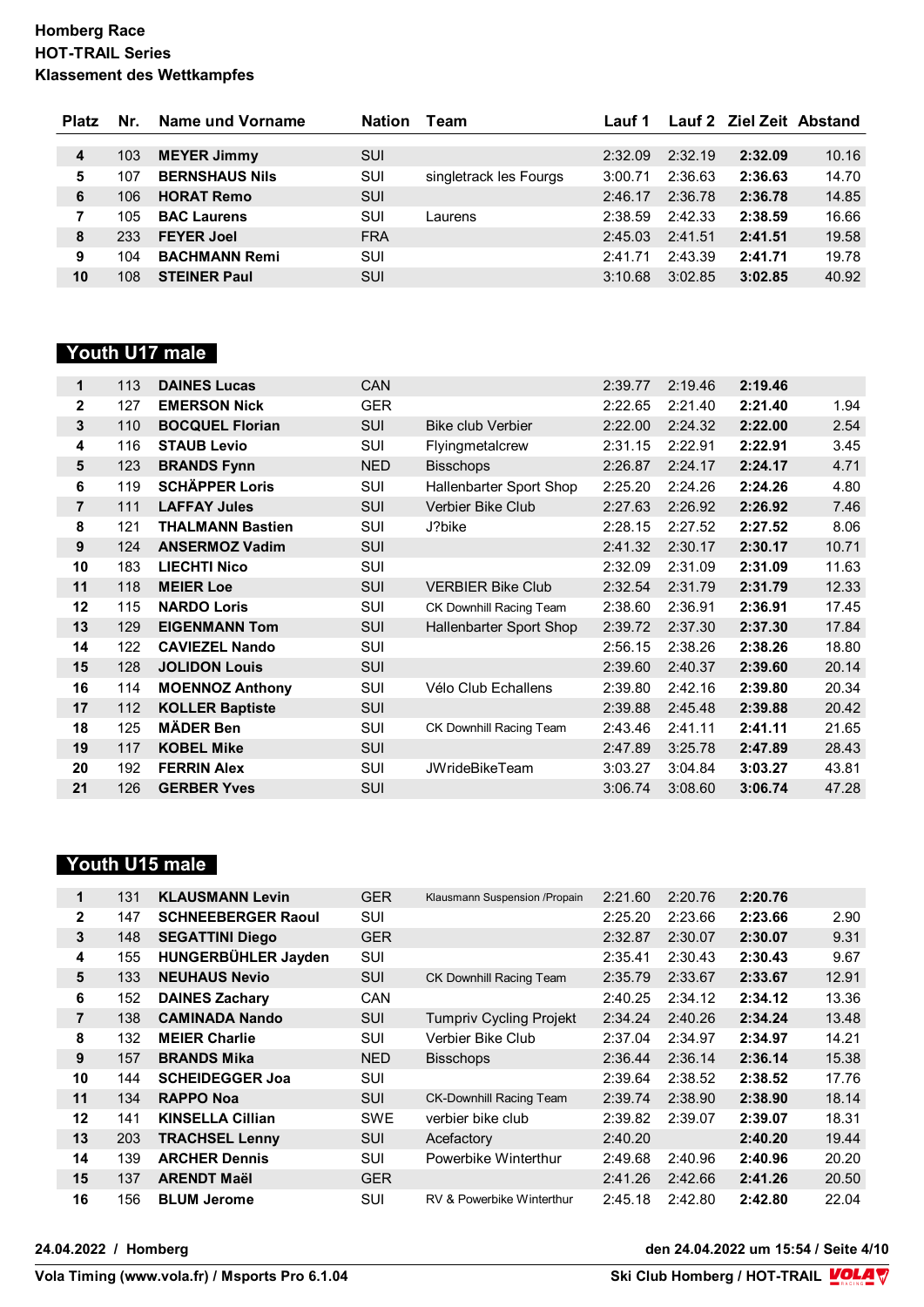| <b>Platz</b> | Nr. | Name und Vorname                  | <b>Nation</b> | Team                    | Lauf 1  |         | Lauf 2 Ziel Zeit Abstand |         |
|--------------|-----|-----------------------------------|---------------|-------------------------|---------|---------|--------------------------|---------|
|              |     |                                   |               |                         |         |         |                          |         |
| 17           | 158 | <b>EICHELBERGER Tobias</b>        | <b>SUI</b>    |                         | 2:48.70 | 2:45.60 | 2:45.60                  | 24.84   |
| 18           | 191 | <b>SCHNEEBERGER Emric</b>         | SUI           | <b>VCP</b>              | 2:50.67 | 2:46.88 | 2:46.88                  | 26.12   |
| 19           | 146 | <b>EIGENMANN Sam</b>              | SUI           | Hallenbarter Sport Shop | 2:47.26 | 2:47.68 | 2:47.26                  | 26.50   |
| 20           | 159 | <b>DER GRIGORIANTZ Martin</b>     | <b>SUI</b>    |                         | 2:47.94 | 2:47.93 | 2:47.93                  | 27.17   |
| 21           | 205 | <b>ZURBUCHEN Cedric</b>           | <b>SUI</b>    |                         | 2:53.41 | 2:48.12 | 2:48.12                  | 27.36   |
| 22           | 143 | <b>RATHMAYR Silas</b>             | SUI           | Schnäbigrab gang        | 2:53.41 | 2:49.41 | 2:49.41                  | 28.65   |
| 23           | 135 | <b>SCHALBETTER Timo</b>           | SUI           | Rodeobike Racing        | 2:57.42 | 2:52.70 | 2:52.70                  | 31.94   |
| 24           | 153 | <b>CAVIEZEL Mauro</b>             | SUI           |                         | 2:55.20 | 2:53.38 | 2:53.38                  | 32.62   |
| 25           | 151 | <b>LAMBRIGGER Julian Frederik</b> | SUI           | Rodeobikeracing         | 3:08.62 | 2:53.61 | 2:53.61                  | 32.85   |
| 26           | 142 | <b>MEIER Nevio</b>                | SUI           | Acefactory Thun         | 2:59.32 | 2:57.60 | 2:57.60                  | 36.84   |
| 27           | 150 | <b>GAIFFE Timeo</b>               | <b>FRA</b>    | <b>J\'BIKE</b>          | 3:08.11 | 2:58.23 | 2:58.23                  | 37.47   |
| 28           | 140 | <b>OTT Ruven</b>                  | <b>GER</b>    | Rhone Biker             | 3:00.88 | 3:16.26 | 3:00.88                  | 40.12   |
| 29           | 149 | <b>SCHREIBER Finn</b>             | <b>GER</b>    | <b>RMC Obwalden</b>     | 3:08.76 | 3:02.15 | 3:02.15                  | 41.39   |
| 30           | 136 | <b>JOSSEN Lias</b>                | SUI           | <b>Rhonebikers</b>      | 3:05.17 | 3:02.59 | 3:02.59                  | 41.83   |
| 31           | 161 | <b>KISSLIG Tim</b>                | SUI           | Radfahrt Racing Team    | 3:10.35 | 3:15.34 | 3:10.35                  | 49.59   |
| 32           | 145 | <b>STURZENEGGER Carl</b>          | SUI           |                         | 3:26.84 | 3:16.79 | 3:16.79                  | 56.03   |
| 33           | 154 | <b>SAHLI Nino</b>                 | SUI           |                         | 3:51.41 | 3:56.76 | 3:51.41                  | 1:30.65 |

# **Youth U15 female**

|  | 164 FRENER Lina          | AUT |                                                 | 2:43.84 2:42.35 2:42.35       |       |
|--|--------------------------|-----|-------------------------------------------------|-------------------------------|-------|
|  | 162 NEF Gianna           | SUI |                                                 | $2:58.00$ $3:03.05$ $2:58.00$ | 15.65 |
|  | 163 <b>COSANDEY Lynn</b> | SUI | CK DOWNHILL RACING TEAM 3:57.80 3:24.27 3:24.27 |                               | 41.92 |

# **Open Masters**

| 1              | 171 | <b>HUNGER Nico</b>        | <b>GER</b> | <b>RMV Uzwil</b>               | 2:21.90 | 2:18.61 | 2:18.61 |       |
|----------------|-----|---------------------------|------------|--------------------------------|---------|---------|---------|-------|
| $\mathbf{2}$   | 212 | <b>BIERI Patrick</b>      | SUI        | Hot-trail                      | 2:22.30 | 2:21.02 | 2:21.02 | 2.41  |
| 3              | 199 | <b>AESCHLIMANN Björn</b>  | <b>SUI</b> | dead rabbit bike               | 2:33.89 | 2:25.34 | 2:25.34 | 6.73  |
| 4              | 221 | <b>HERMANN Manuel</b>     | SUI        | coaching corner                | 2:25.72 | 2:26.02 | 2:25.72 | 7.11  |
| 5              | 168 | <b>NEF Hansueli</b>       | SUI        | h.nef racing Team              | 2:27.71 | 2:26.18 | 2:26.18 | 7.57  |
| 6              | 170 | <b>ARCHER Jeffrey</b>     | SUI        | Powerbike Winterthur           | 2:27.20 | 2:26.34 | 2:26.34 | 7.73  |
| $\overline{7}$ | 169 | <b>PIAZZA Grégory</b>     | <b>SUI</b> | <b>Team Fribike</b>            | 2:29.16 | 2:26.47 | 2:26.47 | 7.86  |
| 8              | 209 | <b>ROBERTS Daniel</b>     | SUI        | Greaking Barndoor Racing       | 2:33.56 | 2:26.56 | 2:26.56 | 7.95  |
| 9              | 225 | <b>NOSER Stephan</b>      | <b>LIE</b> |                                | 2:27.54 | 2:29.41 | 2:27.54 | 8.93  |
| 10             | 167 | <b>WÜTHRICH Tobias</b>    | SUI        | Holy Mary Racing Team          | 2:30.73 | 2:30.68 | 2:30.68 | 12.07 |
| 11             | 222 | <b>RUFIBACH Alex</b>      | <b>SUI</b> |                                | 2:33.43 | 2:44.36 | 2:33.43 | 14.82 |
| 12             | 193 | <b>MEIER Linus</b>        | SUI        | Wäutlä                         | 2:38.98 | 2:34.44 | 2:34.44 | 15.83 |
| 13             | 166 | <b>SCHEIDEGGER Beat</b>   | <b>SUI</b> | Holy Mary Racing Team pressier | 2:38.43 | 2:36.44 | 2:36.44 | 17.83 |
| 14             | 223 | <b>OSIO Michele</b>       | SUI        | 981 Gravity Racing             | 2:39.33 | 2:37.42 | 2:37.42 | 18.81 |
| 15             | 194 | <b>WERSCHLER Moritz</b>   | SUI        | Wäutlä                         | 2:41.82 | 2:40.01 | 2:40.01 | 21.40 |
| 16             | 165 | <b>SCHALBETTER Daniel</b> | SUI        |                                | 2:45.02 | 2:45.36 | 2:45.02 | 26.41 |
| 17             | 189 | <b>MARQUES Luis</b>       | POR        | Elite Tuga MTB                 | 2:51.61 | 2:53.70 | 2:51.61 | 33.00 |
| 18             | 230 | <b>MOHNI Oliver</b>       | <b>SUI</b> | Mohni/Schimmel                 | 2:52.16 |         | 2:52.16 | 33.55 |
| 19             | 172 | <b>MATTHIAS Sahli</b>     | SUI        |                                | 2:54.36 | 2:52.27 | 2:52.27 | 33.66 |
| 20             | 173 | <b>FRENER Reinhard</b>    | <b>AUT</b> |                                | 3:00.90 | 2:58.00 | 2:58.00 | 39.39 |

```
 Masters 2
```

```
24.04.2022 / Homberg den 24.04.2022 um 15:54 / Seite 5/10
1 220 RYSER Bruno SUI 2:22.84 2:21.61 2:21.61
```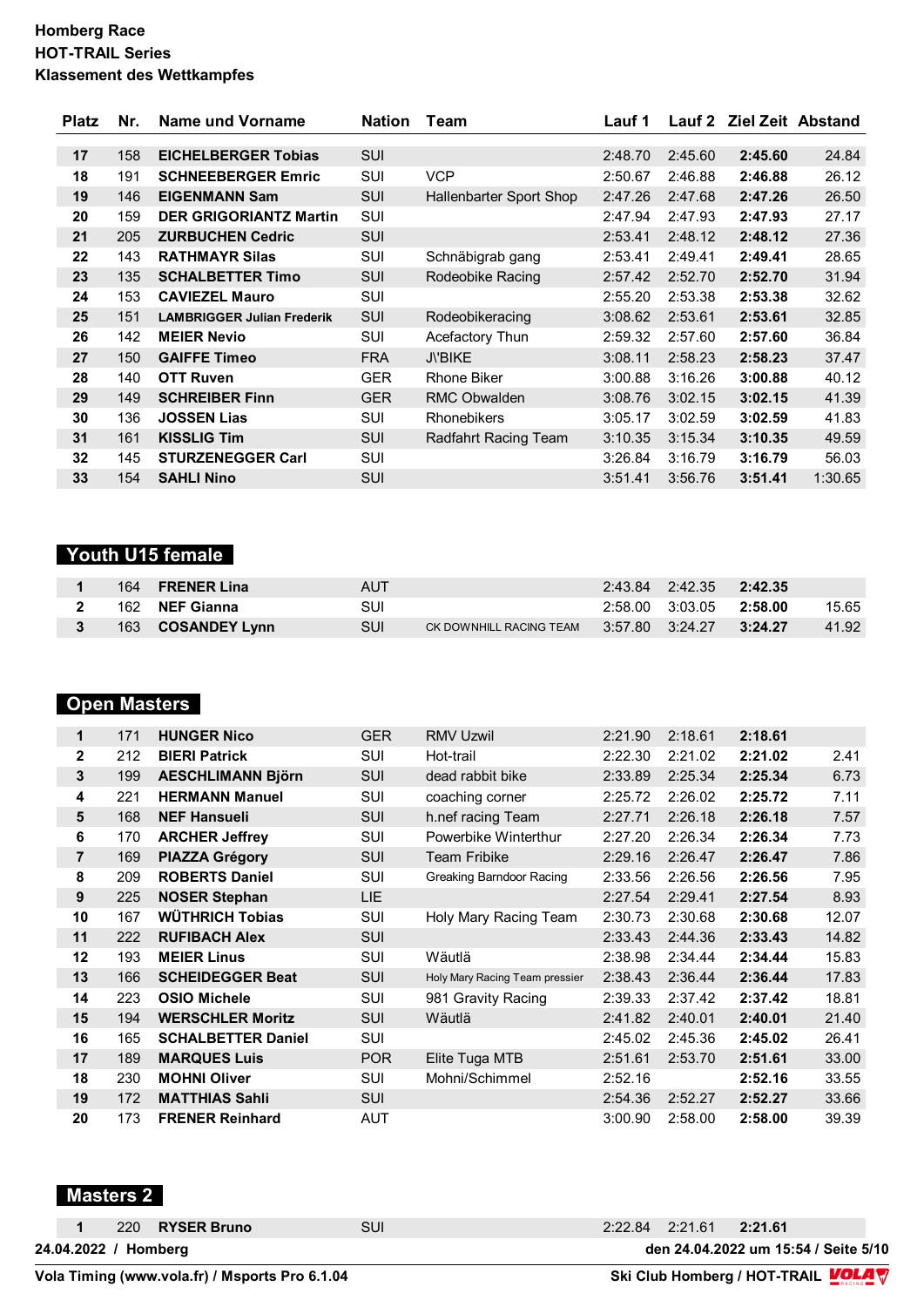| <b>Platz</b>   | Nr. | Name und Vorname             | <b>Nation</b> | Team                    | Lauf 1  |         | Lauf 2 Ziel Zeit Abstand |         |
|----------------|-----|------------------------------|---------------|-------------------------|---------|---------|--------------------------|---------|
|                |     |                              |               |                         |         |         |                          |         |
| $\overline{2}$ | 231 | <b>RENTSCH Andreas</b>       | <b>SUI</b>    | 3463er                  | 2:27.70 | 2:31.72 | 2:27.70                  | 6.09    |
| 3              | 217 | <b>MEIER Phil</b>            | SUI           | Crossroads              | 2:35.54 | 2:34.93 | 2:34.93                  | 13.32   |
| 4              | 174 | <b>HUBER Marcel</b>          | <b>SUI</b>    | <b>HUBAIR</b>           | 2:36.20 | 2:35.55 | 2:35.55                  | 13.94   |
| 5              | 210 | <b>SCHLAPBACH Marcel</b>     | SUI           | dragon-cycle.ch         | 2:41.27 | 2:40.21 | 2:40.21                  | 18.60   |
| 6              | 224 | <b>GROSSENBACHER Andreas</b> | SUI           |                         | 2:49.47 | 2:40.42 | 2:40.42                  | 18.81   |
| 7              | 178 | <b>TROYON Charles-Henri</b>  | SUI           | Les Troy\'s             | 2:44.98 | 2:50.51 | 2:44.98                  | 23.37   |
| 8              | 176 | <b>STOFER Markus</b>         | SUI           | Schnäbigrab gang        | 2:45.45 |         | 2:45.45                  | 23.84   |
| 9              | 179 | <b>CHRISTIAN Jäger</b>       | <b>AUT</b>    | <b>BMX-Club Bludenz</b> | 3:06.25 | 3:00.34 | 3:00.34                  | 38.73   |
| 10             | 206 | <b>WITTWER Roland</b>        | SUI           | Holy Mary Racing        | 3:05.02 | 3:00.54 | 3:00.54                  | 38.93   |
| 11             | 177 | <b>LHAKHANG Lobsang</b>      | SUI           | Lakeside Sportclub      | 3:53.00 |         | 3:53.00                  | 1:31.39 |

# **Scratch Men**

| 1                       | $\overline{2}$ | <b>NIEDERBERGER Noel</b>           | SUI        | GYPSY GLOBAL RACING FACTORY TE | 2:04.82 | 2:08.37 | 2:04.82 |       |
|-------------------------|----------------|------------------------------------|------------|--------------------------------|---------|---------|---------|-------|
| $\mathbf 2$             | 3              | <b>MAURER Simon</b>                | <b>GER</b> | Banshee Racing Brigade         | 2:07.62 | 2:12.35 | 2:07.62 | 2.80  |
| 3                       | $\overline{7}$ | <b>HENZI Luca</b>                  | SUI        | <b>HOT-TRAIL Racing</b>        | 2:07.65 | 2:44.18 | 2:07.65 | 2.83  |
| 4                       | 1              | <b>BAECHLER Yannick</b>            | SUI        | <b>Baechler Brothers</b>       | 2:07.89 | 2:18.18 | 2:07.89 | 3.07  |
| $\overline{\mathbf{5}}$ | 9              | <b>RUETSCH Constantin</b>          | SUI        | <b>Gypsy Global Racing</b>     | 2:08.36 | 2:10.34 | 2:08.36 | 3.54  |
| 6                       | 10             | <b>SAURER Elia</b>                 | SUI        | <b>HOT-TRAIL Racing</b>        | 2:08.48 | 2:12.86 | 2:08.48 | 3.66  |
| $\overline{7}$          | 11             | <b>REUSSER Pascal</b>              | SUI        | <b>HOT-TRAIL Racing</b>        | 2:09.53 | 2:11.12 | 2:09.53 | 4.71  |
| 8                       | 6              | <b>VERNASSA Gianluca</b>           | <b>ITA</b> | Private                        | 2:10.67 | 2:12.33 | 2:10.67 | 5.85  |
| $\boldsymbol{9}$        | $\overline{5}$ | <b>LEHMANN Janis</b>               | SUI        | <b>Gypsy Global Racing</b>     | 2:10.83 | 2:12.99 | 2:10.83 | 6.01  |
| 10                      | 17             | <b>BLANCHARD Camille</b>           | <b>FRA</b> |                                | 2:12.74 | 2:14.11 | 2:12.74 | 7.92  |
| 11                      | 14             | <b>KORADI Joshua</b>               | SUI        |                                | 2:13.62 | 2:16.62 | 2:13.62 | 8.80  |
| 12                      | 20             | <b>SÜCHTING Heinrich</b>           | <b>GER</b> |                                | 2:18.01 | 2:13.91 | 2:13.91 | 9.09  |
| 13                      | 35             | <b>KRÄHENBÜHL Marius</b>           | SUI        | The Factory Bike Shop          | 2:16.68 | 2:14.43 | 2:14.43 | 9.61  |
| 14                      | 214            | <b>STIPPLER Tom</b>                | SUI        |                                | 2:14.68 | 2:15.73 | 2:14.68 | 9.86  |
| 15                      | 13             | <b>SCHNEIDER Samuel</b>            | SUI        | Swiss MTB Pro Team             | 2:14.90 | 2:17.53 | 2:14.90 | 10.08 |
| 16                      | 16             | <b>VONDERACH Liam</b>              | SUI        | <b>Gypsy Global Racing</b>     | 2:14.91 | 2:16.75 | 2:14.91 | 10.09 |
| 17                      | 12             | <b>KRAKENBERGER Stanislaus SUI</b> |            | Lakeland-Racingteam            | 2:14.96 | 2:17.15 | 2:14.96 | 10.14 |
| 18                      | 28             | <b>KELLER Dario</b>                | SUI        |                                | 2:15.01 | 2:17.05 | 2:15.01 | 10.19 |
| 19                      | 18             | <b>PERRAUDIN Marius</b>            | SUI        | <b>Fatal Bike</b>              | 2:15.35 | 2:18.78 | 2:15.35 | 10.53 |
| 20                      | 45             | <b>RYSER Thomas</b>                | <b>SUI</b> | KONA- HOT-TRAIL Gravity        | 2:15.65 | 2:15.51 | 2:15.51 | 10.69 |
| 21                      | 219            | <b>TONOLI Alessio</b>              | SUI        | <b>Helporhelp Racing</b>       | 2:19.97 | 2:15.59 | 2:15.59 | 10.77 |
| 22                      | 47             | <b>KLAUSMANN Marcus</b>            | <b>GER</b> | Klausmann Suspension Propain-  | 2:16.07 | 2:15.77 | 2:15.77 | 10.95 |
| 23                      | 49             | <b>GROSSMAN Noah</b>               | <b>GER</b> | 2-Cycle / Bikepark Todtnau     | 2:15.93 | 2:16.04 | 2:15.93 | 11.11 |
| 24                      | 37             | <b>SCHÜTZ Fabrizio</b>             | SUI        |                                | 2:16.01 | 2:22.36 | 2:16.01 | 11.19 |
| 25                      | 32             | <b>BONNET Felicien</b>             | <b>FRA</b> | VTT Mont d\'or                 | 2:17.37 | 2:16.46 | 2:16.46 | 11.64 |
| 26                      | 22             | <b>POUPON Vincent</b>              | <b>FRA</b> |                                | 2:16.54 | 2:22.03 | 2:16.54 | 11.72 |
| 27                      | 30             | <b>ESCHLER Lasse</b>               | <b>GER</b> | <b>EXT HOT-TRAIL</b>           | 2:16.71 | 2:18.04 | 2:16.71 | 11.89 |
| 28                      | 65             | <b>WALKER Nicolas</b>              | SUI        | Rodeo Bike Co.                 | 2:19.80 | 2:17.07 | 2:17.07 | 12.25 |
| 29                      | 24             | <b>NARDO Alan</b>                  | SUI        | CK Downhill Racing Team        | 2:28.45 | 2:18.03 | 2:18.03 | 13.21 |
| 30                      | 36             | <b>TSCHANZ Russell</b>             | SUI        |                                | 2:24.22 | 2:18.21 | 2:18.21 | 13.39 |
| 31                      | 67             | <b>GANTNER Mathis</b>              | SUI        |                                | 2:18.42 | 2:35.53 | 2:18.42 | 13.60 |
| 32                      | 171            | <b>HUNGER Nico</b>                 | <b>GER</b> | <b>RMV Uzwil</b>               | 2:21.90 | 2:18.61 | 2:18.61 | 13.79 |
| 33                      | 232            | <b>SCHNETTLER Christoph</b>        | <b>GER</b> | MTB Freiburg e.V.              | 2:18.64 | 2:19.52 | 2:18.64 | 13.82 |
| 34                      | 15             | <b>RYSER Tobias</b>                | SUI        | The Way Down                   | 2:18.77 | 2:21.29 | 2:18.77 | 13.95 |
| 35                      | 23             | <b>OPPLIGER Timothée</b>           | SUI        | Norco Enduro Racing            | 2:18.95 | 2:22.12 | 2:18.95 | 14.13 |
| 36                      | 61             | <b>GÜRBER Nico</b>                 | SUI        | <b>Radbar Racing</b>           | 2:21.11 | 2:19.25 | 2:19.25 | 14.43 |
| 37                      | 113            | <b>DAINES Lucas</b>                | CAN        |                                | 2:39.77 | 2:19.46 | 2:19.46 | 14.64 |
| 38                      | 33             | <b>JAAX Luis</b>                   | <b>GER</b> | ROSE-Bikes Racing              | 2:19.57 | 2:22.16 | 2:19.57 | 14.75 |

**24.04.2022 / Homberg den 24.04.2022 um 15:54 / Seite 6/10**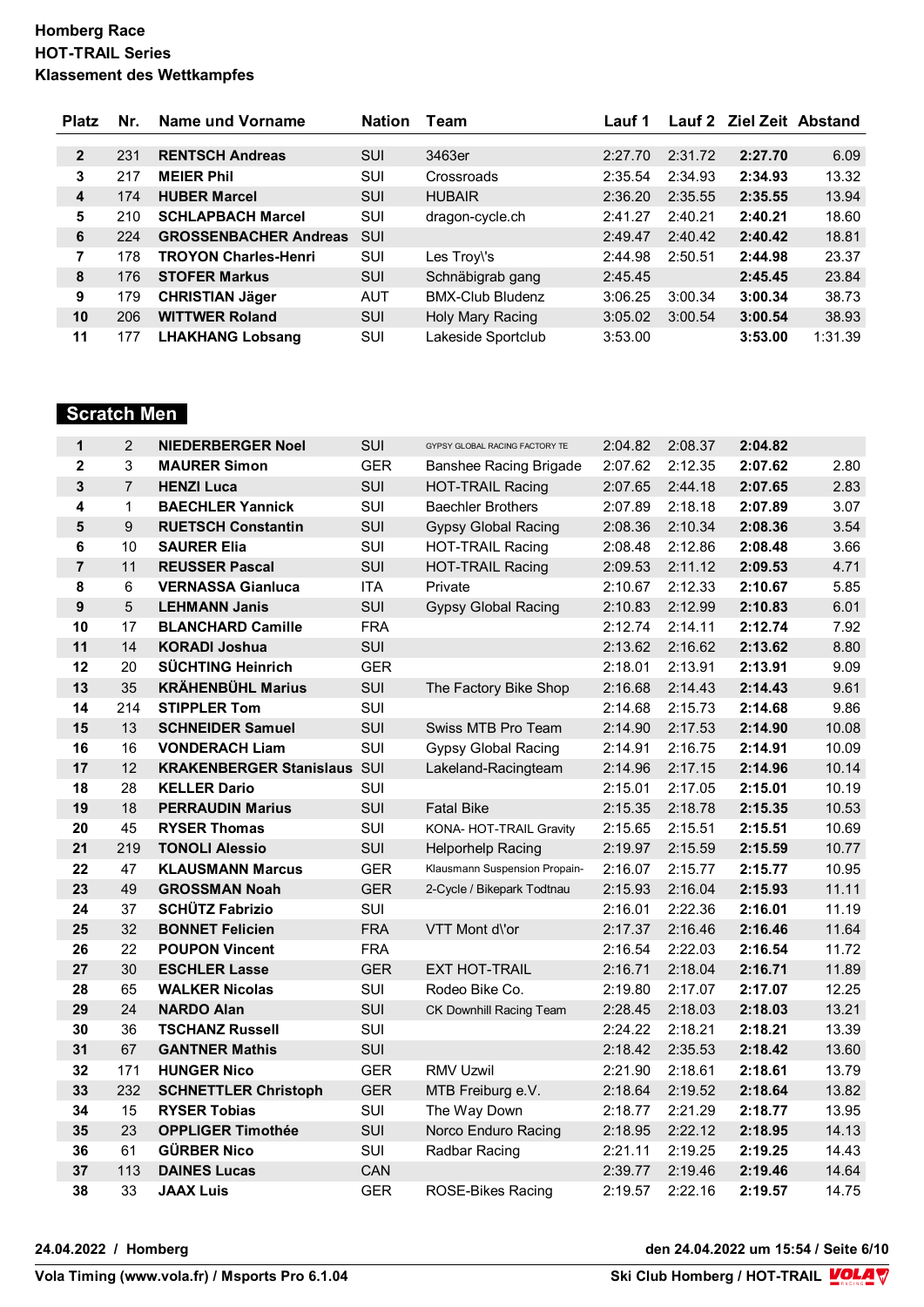| <b>Platz</b> | Nr. | <b>Name und Vorname</b>    | <b>Nation</b> | <b>Team</b>                     | Lauf 1  |         | Lauf 2 Ziel Zeit Abstand |       |
|--------------|-----|----------------------------|---------------|---------------------------------|---------|---------|--------------------------|-------|
| 39           | 38  | <b>RYSER Lian Nico</b>     | SUI           | KONA- HOT-TRAIL Gravity         | 2:19.72 | 2:23.18 | 2:19.72                  | 14.90 |
| 40           | 46  | <b>ZBINDEN Samuel</b>      | SUI           |                                 | 2:20.51 | 2:21.97 | 2:20.51                  | 15.69 |
| 41           | 131 | <b>KLAUSMANN Levin</b>     | <b>GER</b>    | Klausmann Suspension /Propain   | 2:21.60 | 2:20.76 | 2:20.76                  | 15.94 |
| 42           | 57  | <b>BENEY Allan</b>         | SUI           | Camila Racing                   | 2:21.64 | 2:20.80 | 2:20.80                  | 15.98 |
| 43           | 212 | <b>BIERI Patrick</b>       | SUI           | Hot-trail                       | 2:22.30 | 2:21.02 | 2:21.02                  | 16.20 |
| 44           | 87  | <b>SILVA Carlos</b>        | <b>POR</b>    | JC Bikes and Printshop          | 2:21.13 | 2:21.96 | 2:21.13                  | 16.31 |
| 45           | 127 | <b>EMERSON Nick</b>        | <b>GER</b>    |                                 | 2:22.65 | 2:21.40 | 2:21.40                  | 16.58 |
| 46           | 220 | <b>RYSER Bruno</b>         | SUI           |                                 | 2:22.84 | 2:21.61 | 2:21.61                  | 16.79 |
| 47           | 25  | <b>DJAVANBAKHT Winston</b> | SUI           | MTB-Raceshop.ch                 | 2:21.62 | 2:48.15 | 2:21.62                  | 16.80 |
| 48           | 213 | <b>CHABLOZ Elias</b>       | SUI           | Verbier Bike CLub               | 2:21.80 | 2:25.45 | 2:21.80                  | 16.98 |
| 49           | 195 | <b>SCHÄFER Dylen</b>       | SUI           |                                 | 2:22.56 | 2:21.87 | 2:21.87                  | 17.05 |
| 50           | 109 | <b>KREHER Gian</b>         | SUI           | Indiansummer Enduro Team        | 2:23.42 | 2:21.93 | 2:21.93                  | 17.11 |
| 51           | 110 | <b>BOCQUEL Florian</b>     | SUI           | <b>Bike club Verbier</b>        | 2:22.00 | 2:24.32 | 2:22.00                  | 17.18 |
| 52           | 207 | <b>GUGGER Basil</b>        | SUI           | Unit Switzerland                | 2:24.26 | 2:22.06 | 2:22.06                  | 17.24 |
| 53           | 116 | <b>STAUB Levio</b>         | SUI           | Flyingmetalcrew                 | 2:31.15 | 2:22.91 | 2:22.91                  | 18.09 |
| 54           | 227 | <b>KUSY Daniel</b>         | SUI           | Hot-Trail Gravitiy              | 2:23.40 | 2:23.25 | 2:23.25                  | 18.43 |
| 55           | 29  | <b>DIACOUMIDIS Osteen</b>  | SUI           | Jumping Ghost Factory Racing    | 2:23.63 | 2:38.94 | 2:23.63                  | 18.81 |
| 56           | 147 | <b>SCHNEEBERGER Raoul</b>  | SUI           |                                 | 2:25.20 | 2:23.66 | 2:23.66                  | 18.84 |
| 57           | 27  | <b>LÖB Mika</b>            | SUI           | Freeberg                        | 2:25.68 | 2:23.70 | 2:23.70                  | 18.88 |
| 58           | 102 | <b>HUBER Neil</b>          | SUI           | MTB-Raceshop.ch                 | 2:25.21 | 2:23.77 | 2:23.77                  | 18.95 |
| 59           | 31  | <b>PERRAUDIN Mathis</b>    | SUI           |                                 | 2:23.83 | 2:24.68 | 2:23.83                  | 19.01 |
| 60           | 123 | <b>BRANDS Fynn</b>         | <b>NED</b>    | <b>Bisschops</b>                | 2:26.87 | 2:24.17 | 2:24.17                  | 19.35 |
| 61           | 119 | <b>SCHÄPPER Loris</b>      | <b>SUI</b>    | Hallenbarter Sport Shop         | 2:25.20 | 2:24.26 | 2:24.26                  | 19.44 |
| 62           | 64  | <b>PAUCHARD Colin</b>      | SUI           | <b>Team Fribike</b>             | 2:24.29 | 4:50.97 | 2:24.29                  | 19.47 |
| 63           | 39  | <b>BILEK-DEVILLE Tomas</b> | SUI           | Vélo Club des Gets              | 2:24.33 | 2:25.63 | 2:24.33                  | 19.51 |
| 64           | 63  | <b>HOCHREUTER Cédric</b>   | SUI           | MTB Raceshop Team               | 2:25.45 | 2:24.62 | 2:24.62                  | 19.80 |
| 65           | 229 | <b>MOHNI Luca</b>          | SUI           | <b>MOHNI Racing</b>             | 2:24.69 | 2:29.72 | 2:24.69                  | 19.87 |
| 66           | 201 | <b>BOURQUIN Axel</b>       | SUI           | Local Bike Shop                 | 2:25.91 | 2:24.77 | 2:24.77                  | 19.95 |
| 67           | 60  | <b>GEMPELER Diego</b>      | <b>SUI</b>    | Rodeobikeracing                 | 2:25.33 | 3:55.02 | 2:25.33                  | 20.51 |
| 68           | 199 | <b>AESCHLIMANN Björn</b>   | SUI           | dead rabbit bike                | 2:33.89 | 2:25.34 | 2:25.34                  | 20.52 |
| 69           | 58  | <b>KIMMIG David</b>        | SUI           | Rodeobikeracing                 | 2:25.40 | 2:25.60 | 2:25.40                  | 20.58 |
| 70           | 55  | <b>HAEDERLI Sylvain</b>    | SUI           | <b>Bike Club Verbier</b>        | 2:29.75 | 2:25.52 | 2:25.52                  | 20.70 |
| 71           | 221 | <b>HERMANN Manuel</b>      | SUI           | coaching corner                 | 2:25.72 | 2:26.02 | 2:25.72                  | 20.90 |
| 72           | 77  | <b>VONDERACH Nils</b>      | SUI           | <b>Gypsy Global</b>             | 2:26.13 | 2:26.62 | 2:26.13                  | 21.31 |
| 73           | 168 | <b>NEF Hansueli</b>        | SUI           | h.nef racing Team               | 2:27.71 | 2:26.18 | 2:26.18                  | 21.36 |
| 74           | 170 | <b>ARCHER Jeffrey</b>      | SUI           | Powerbike Winterthur            | 2:27.20 | 2:26.34 | 2:26.34                  | 21.52 |
| 75           | 50  | DÖRING Felix               | <b>GER</b>    |                                 | 2:26.34 | 2:31.07 | 2:26.34                  | 21.52 |
| 76           | 169 | <b>PIAZZA Grégory</b>      | SUI           | Team Fribike                    | 2:29.16 | 2:26.47 | 2:26.47                  | 21.65 |
| 77           | 209 | <b>ROBERTS Daniel</b>      | SUI           | <b>Greaking Barndoor Racing</b> | 2:33.56 | 2:26.56 | 2:26.56                  | 21.74 |
| 78           | 85  | <b>CHERVAZ Marcos</b>      | SUI           | Domcycle                        | 2:30.77 | 2:26.58 | 2:26.58                  | 21.76 |
| 79           | 90  | <b>GÜNZER Jonas</b>        | <b>GER</b>    | 2-cycle / Bikepark Todtnau      | 2:26.62 | 2:34.74 | 2:26.62                  | 21.80 |
| 80           | 111 | <b>LAFFAY Jules</b>        | SUI           | Verbier Bike Club               | 2:27.63 | 2:26.92 | 2:26.92                  | 22.10 |
| 81           | 69  | <b>BLUMENTHAL Michael</b>  | SUI           | Rodeo Bike Co                   | 2:31.06 | 2:26.99 | 2:26.99                  | 22.17 |
| 82           | 40  | <b>SCHUMACHER Johann</b>   | <b>GER</b>    | Bike Components / Santa Cruz    | 2:27.27 | 2:27.08 | 2:27.08                  | 22.26 |
| 83           | 53  | <b>BÉCHIR Benoît</b>       | SUI           |                                 | 2:28.49 | 2:27.20 | 2:27.20                  | 22.38 |
| 84           | 121 | <b>THALMANN Bastien</b>    | SUI           | J?bike                          | 2:28.15 | 2:27.52 | 2:27.52                  | 22.70 |
| 85           | 218 | <b>EMANUEL Fresia</b>      | SUI           | <b>Bikehub</b>                  | 2:28.19 | 2:27.52 | 2:27.52                  | 22.70 |
| 86           | 225 | <b>NOSER Stephan</b>       | LIE.          |                                 | 2:27.54 | 2:29.41 | 2:27.54                  | 22.72 |
| 87           | 78  | <b>TRACHSEL Christoph</b>  | SUI           | furiousrider                    | 2:28.45 | 2:27.64 | 2:27.64                  | 22.82 |
| 88           | 100 | <b>CHESI Cantin</b>        | SUI           |                                 | 2:29.60 | 2:27.70 | 2:27.70                  | 22.88 |
| 89           | 231 | <b>RENTSCH Andreas</b>     | SUI           | 3463er                          | 2:27.70 | 2:31.72 | 2:27.70                  | 22.88 |
| 90           | 75  | <b>MATTLE Curdin</b>       | SUI           | RadSport Frei Au                | 2:27.96 | 2:28.87 | 2:27.96                  | 23.14 |
| 91           | 200 | <b>SILVA Gonsalo</b>       | SUI           | Fribike                         | 2:30.46 | 2:28.14 | 2:28.14                  | 23.32 |
|              |     |                            |               |                                 |         |         |                          |       |

**24.04.2022 / Homberg den 24.04.2022 um 15:54 / Seite 7/10**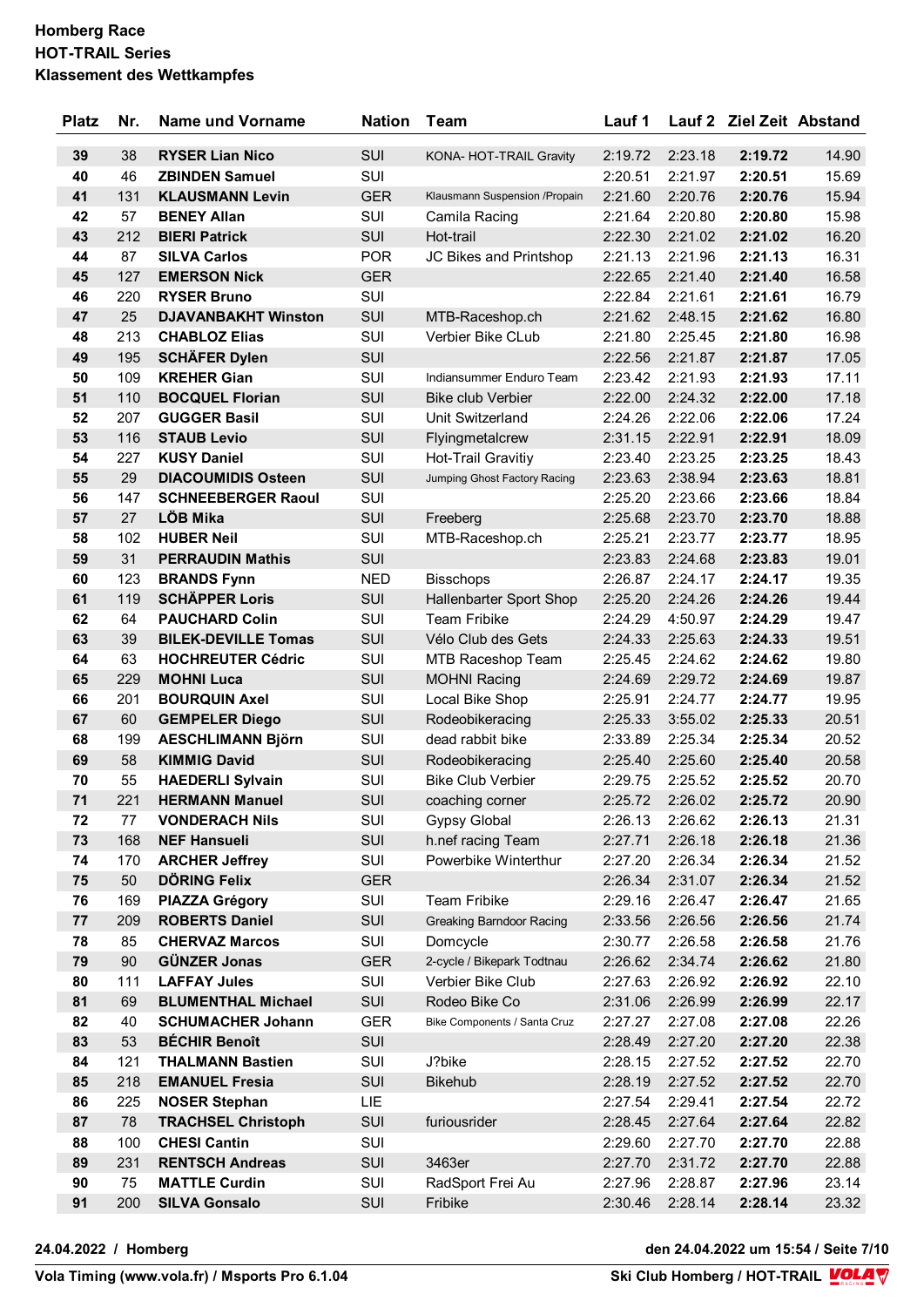| <b>Platz</b> | Nr. | <b>Name und Vorname</b>     | <b>Nation</b> | Team                           | Lauf 1  |         | Lauf 2 Ziel Zeit Abstand |       |
|--------------|-----|-----------------------------|---------------|--------------------------------|---------|---------|--------------------------|-------|
| 92           | 215 | <b>GUILLAUME Romeurie</b>   | <b>SUI</b>    | Specialized                    | 2:28.50 | 2:29.51 | 2:28.50                  | 23.68 |
| 93           | 211 | <b>RAST Matthias</b>        | SUI           | <b>SC Homberg</b>              | 2:33.15 | 2:28.55 | 2:28.55                  | 23.73 |
| 94           | 190 | <b>BISCHOFF Michael</b>     | SUI           | Hot-Trail                      | 2:28.72 | 2:29.06 | 2:28.72                  | 23.90 |
| 95           | 83  | <b>ZURBRÜGG Rolf</b>        | SUI           | Sender                         | 2:29.29 | 2:28.73 | 2:28.73                  | 23.91 |
| 96           | 51  | <b>BECK Stefan</b>          | <b>GER</b>    | CrossworxCycles Enduro Team    | 2:29.06 | 2:29.95 | 2:29.06                  | 24.24 |
| 97           | 52  | <b>RODRIGUES Marcelo</b>    | <b>POR</b>    | Elite Tuga                     | 2:29.59 | 2:57.03 | 2:29.59                  | 24.77 |
| 98           | 216 | <b>MOSER Yuri</b>           | SUI           | Radbar                         | 2:29.74 | 2:34.03 | 2:29.74                  | 24.92 |
| 99           | 148 | <b>SEGATTINI Diego</b>      | <b>GER</b>    |                                | 2:32.87 | 2:30.07 | 2:30.07                  | 25.25 |
| 100          | 124 | <b>ANSERMOZ Vadim</b>       | <b>SUI</b>    |                                | 2:41.32 | 2:30.17 | 2:30.17                  | 25.35 |
| 101          | 84  | <b>MORET Patrick</b>        | SUI           | Fribike                        | 2:31.05 | 2:30.34 | 2:30.34                  | 25.52 |
| 102          | 155 | HUNGERBÜHLER Jayden         | SUI           |                                | 2:35.41 | 2:30.43 | 2:30.43                  | 25.61 |
| 103          | 167 | <b>WÜTHRICH Tobias</b>      | SUI           | Holy Mary Racing Team          | 2:30.73 | 2:30.68 | 2:30.68                  | 25.86 |
| 104          | 56  | <b>GARCIA Tiago</b>         | SUI           | 981 Gravity Racing             | 2:31.22 | 2:30.74 | 2:30.74                  | 25.92 |
| 105          | 86  | <b>SILVA David</b>          | SUI           | Elite Tuga MTB                 | 2:41.60 | 2:30.88 | 2:30.88                  | 26.06 |
| 106          | 70  | <b>RODRIGUES Joao</b>       | <b>POR</b>    | Elite Tuga MTB                 | 2:32.73 | 2:30.95 | 2:30.95                  | 26.13 |
| 107          | 183 | <b>LIECHTI Nico</b>         | SUI           |                                | 2:32.09 | 2:31.09 | 2:31.09                  | 26.27 |
| 108          | 72  | <b>HOFER Simon</b>          | <b>SUI</b>    | Furiousrider                   | 2:31.15 | 2:31.96 | 2:31.15                  | 26.33 |
| 109          | 59  | <b>FUMEAUX Alain</b>        | SUI           |                                | 2:32.36 | 2:31.24 | 2:31.24                  | 26.42 |
| 110          | 76  | <b>NAFZGER Enzo</b>         | SUI           | Lighthouse Tattoo Shred Crew   | 2:31.27 | 2:46.59 | 2:31.27                  | 26.45 |
| 111          | 89  | <b>HÄFLIGER Yanick</b>      | SUI           |                                | 2:34.72 | 2:31.31 | 2:31.31                  | 26.49 |
| 112          | 118 | <b>MEIER Loe</b>            | SUI           | <b>VERBIER Bike Club</b>       | 2:32.54 | 2:31.79 | 2:31.79                  | 26.97 |
| 113          | 103 | <b>MEYER Jimmy</b>          | SUI           |                                | 2:32.09 | 2:32.19 | 2:32.09                  | 27.27 |
| 114          | 54  | <b>WITTWER Elia</b>         | <b>SUI</b>    | Radfahrt Racing Team           | 2:43.36 | 2:32.70 | 2:32.70                  | 27.88 |
| 115          | 81  | <b>LIMACHER Laurin</b>      | SUI           | Treelee racing Team            | 2:32.71 | 2:36.80 | 2:32.71                  | 27.89 |
| 116          | 222 | <b>RUFIBACH Alex</b>        | SUI           |                                | 2:33.43 | 2:44.36 | 2:33.43                  | 28.61 |
| 117          | 133 | <b>NEUHAUS Nevio</b>        | SUI           | CK Downhill Racing Team        | 2:35.79 | 2:33.67 | 2:33.67                  | 28.85 |
| 118          | 152 | <b>DAINES Zachary</b>       | CAN           |                                | 2:40.25 | 2:34.12 | 2:34.12                  | 29.30 |
| 119          | 88  | <b>PEREIRA Jose Augusto</b> | <b>POR</b>    | Elite Tuga MTB                 | 2:39.35 | 2:34.13 | 2:34.13                  | 29.31 |
| 120          | 138 | <b>CAMINADA Nando</b>       | SUI           | <b>Tumpriv Cycling Projekt</b> | 2:34.24 | 2:40.26 | 2:34.24                  | 29.42 |
| 121          | 62  | <b>PERREN Sven</b>          | SUI           | Rodeobikeracing                | 2:36.58 | 2:34.44 | 2:34.44                  | 29.62 |
| 122          | 193 | <b>MEIER Linus</b>          | SUI           | Wäutlä                         | 2:38.98 | 2:34.44 | 2:34.44                  | 29.62 |
| 123          | 217 | <b>MEIER Phil</b>           | SUI           | Crossroads                     | 2:35.54 | 2:34.93 | 2:34.93                  | 30.11 |
| 124          | 132 | <b>MEIER Charlie</b>        | SUI           | Verbier Bike Club              | 2:37.04 | 2:34.97 | 2:34.97                  | 30.15 |
| 125          | 66  | <b>HIRSCHI Lars</b>         | SUI           | Radfahrt Racing Team           | 2:48.44 | 2:35.32 | 2:35.32                  | 30.50 |
| 126          | 174 | <b>HUBER Marcel</b>         | SUI           | <b>HUBAIR</b>                  | 2:36.20 | 2:35.55 | 2:35.55                  | 30.73 |
| 127          | 157 | <b>BRANDS Mika</b>          | <b>NED</b>    | <b>Bisschops</b>               | 2:36.44 | 2:36.14 | 2:36.14                  | 31.32 |
| 128          | 166 | <b>SCHEIDEGGER Beat</b>     | SUI           | Holy Mary Racing Team pressier | 2:38.43 | 2:36.44 | 2:36.44                  | 31.62 |
| 129          | 107 | <b>BERNSHAUS Nils</b>       | SUI           | singletrack les Fourgs         | 3:00.71 | 2:36.63 | 2:36.63                  | 31.81 |
| 130          | 106 | <b>HORAT Remo</b>           | SUI           |                                | 2:46.17 | 2:36.78 | 2:36.78                  | 31.96 |
| 131          | 115 | <b>NARDO Loris</b>          | SUI           | CK Downhill Racing Team        | 2:38.60 | 2:36.91 | 2:36.91                  | 32.09 |
| 132          | 129 | <b>EIGENMANN Tom</b>        | SUI           | Hallenbarter Sport Shop        | 2:39.72 | 2:37.30 | 2:37.30                  | 32.48 |
| 133          | 223 | <b>OSIO Michele</b>         | SUI           | 981 Gravity Racing             | 2:39.33 | 2:37.42 | 2:37.42                  | 32.60 |
| 134          | 196 | <b>FRIEDLI Noah</b>         | SUI           | Radfahrtracing                 | 2:37.74 | 2:43.02 | 2:37.74                  | 32.92 |
| 135          | 122 | <b>CAVIEZEL Nando</b>       | SUI           |                                | 2:56.15 | 2:38.26 | 2:38.26                  | 33.44 |
| 136          | 82  | <b>SCHEICH Olivier</b>      | SUI           | The Way Down                   |         | 2:38.33 | 2:38.33                  | 33.51 |
| 137          | 144 | <b>SCHEIDEGGER Joa</b>      | SUI           |                                | 2:39.64 | 2:38.52 | 2:38.52                  | 33.70 |
| 138          | 105 | <b>BAC Laurens</b>          | SUI           | Laurens                        | 2:38.59 | 2:42.33 | 2:38.59                  | 33.77 |
| 139          | 134 | <b>RAPPO Noa</b>            | SUI           | CK-Downhill Racing Team        | 2:39.74 | 2:38.90 | 2:38.90                  | 34.08 |
| 140          | 71  | <b>LIMACHER Andreas</b>     | SUI           | Sickride                       | 2:43.84 | 2:38.91 | 2:38.91                  | 34.09 |
| 141          | 141 | <b>KINSELLA Cillian</b>     | SWE           | verbier bike club              | 2:39.82 | 2:39.07 | 2:39.07                  | 34.25 |
| 142          | 68  | <b>BAUR Beni</b>            | SUI           | SickRide                       | 2:46.73 | 2:39.30 | 2:39.30                  | 34.48 |
| 143          | 80  | <b>JOCIC Sacha</b>          | SUI           | Plepleriders                   | 2:53.23 | 2:39.30 | 2:39.30                  | 34.48 |
| 144          | 79  | <b>STADLER Jonas</b>        | SUI           | felgeschmierer raceing         | 2:39.52 | 2:41.68 | 2:39.52                  | 34.70 |
|              |     |                             |               |                                |         |         |                          |       |

**24.04.2022 / Homberg den 24.04.2022 um 15:54 / Seite 8/10**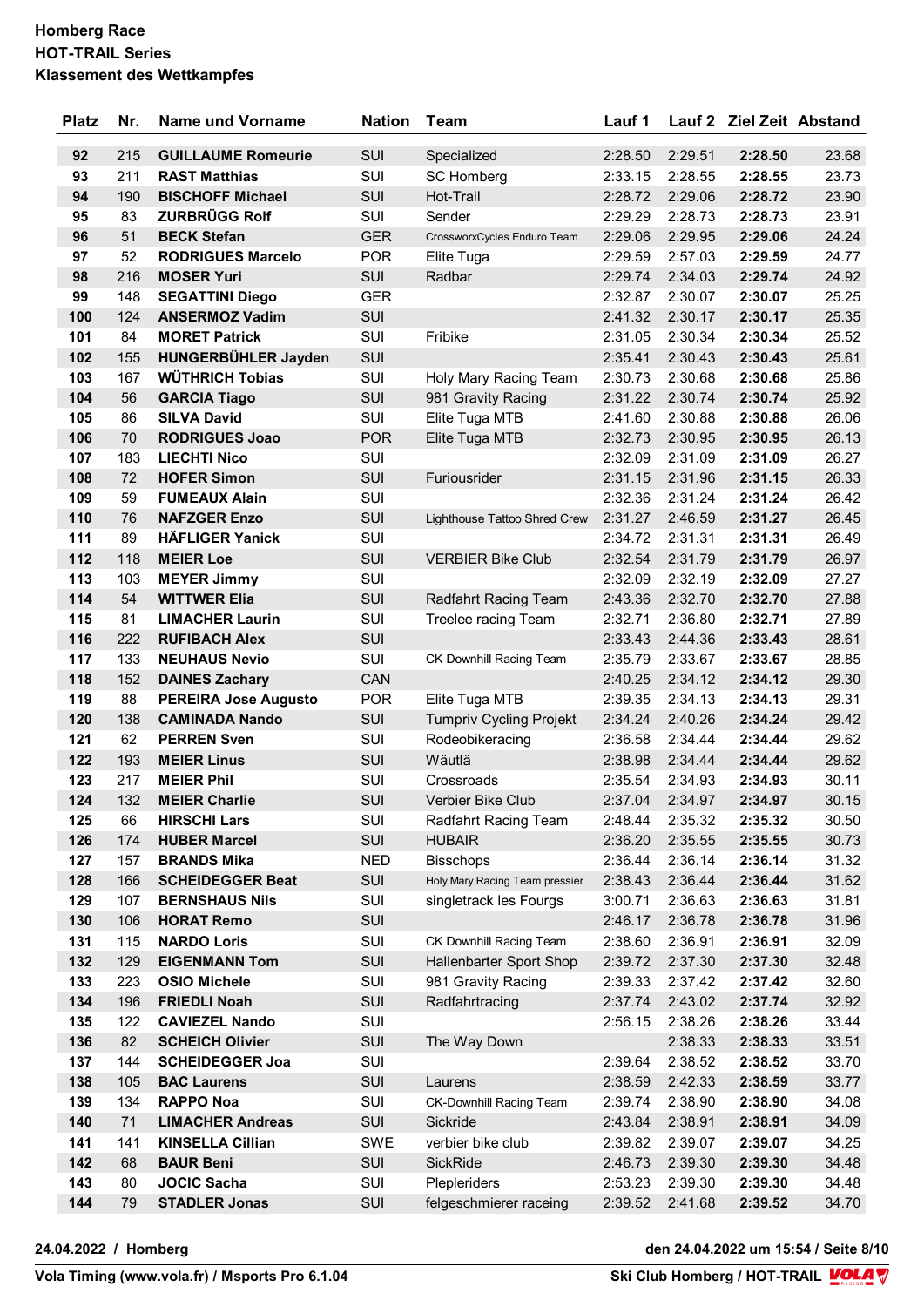| <b>Platz</b> | Nr. | <b>Name und Vorname</b>           | <b>Nation</b> | <b>Team</b>               | Lauf 1  |         | Lauf 2 Ziel Zeit Abstand |         |
|--------------|-----|-----------------------------------|---------------|---------------------------|---------|---------|--------------------------|---------|
| 145          | 128 | <b>JOLIDON Louis</b>              | <b>SUI</b>    |                           | 2:39.60 | 2:40.37 | 2:39.60                  | 34.78   |
| 146          | 114 | <b>MOENNOZ Anthony</b>            | SUI           | Vélo Club Echallens       | 2:39.80 | 2:42.16 | 2:39.80                  | 34.98   |
| 147          | 41  | <b>FREIHOLZ Maddox</b>            | SUI           | HMC-Singen e.V.           | 2:39.81 | 2:41.39 | 2:39.81                  | 34.99   |
| 148          | 112 | <b>KOLLER Baptiste</b>            | <b>SUI</b>    |                           | 2:39.88 | 2:45.48 | 2:39.88                  | 35.06   |
| 149          | 194 | <b>WERSCHLER Moritz</b>           | SUI           | Wäutlä                    | 2:41.82 | 2:40.01 | 2:40.01                  | 35.19   |
| 150          | 203 | <b>TRACHSEL Lenny</b>             | SUI           | Acefactory                | 2:40.20 |         | 2:40.20                  | 35.38   |
| 151          | 210 | <b>SCHLAPBACH Marcel</b>          | SUI           | dragon-cycle.ch           | 2:41.27 | 2:40.21 | 2:40.21                  | 35.39   |
| 152          | 224 | <b>GROSSENBACHER Andreas</b>      | SUI           |                           | 2:49.47 | 2:40.42 | 2:40.42                  | 35.60   |
| 153          | 139 | <b>ARCHER Dennis</b>              | <b>SUI</b>    | Powerbike Winterthur      | 2:49.68 | 2:40.96 | 2:40.96                  | 36.14   |
| 154          | 125 | <b>MÄDER Ben</b>                  | SUI           | CK Downhill Racing Team   | 2:43.46 | 2:41.11 | 2:41.11                  | 36.29   |
| 155          | 137 | <b>ARENDT Maël</b>                | <b>GER</b>    |                           | 2:41.26 | 2:42.66 | 2:41.26                  | 36.44   |
| 156          | 233 | <b>FEYER Joel</b>                 | <b>FRA</b>    |                           | 2:45.03 | 2:41.51 | 2:41.51                  | 36.69   |
| 157          | 104 | <b>BACHMANN Remi</b>              | SUI           |                           | 2:41.71 | 2:43.39 | 2:41.71                  | 36.89   |
| 158          | 156 | <b>BLUM Jerome</b>                | SUI           | RV & Powerbike Winterthur | 2:45.18 | 2:42.80 | 2:42.80                  | 37.98   |
| 159          | 42  | <b>CARREL Julien</b>              | <b>SUI</b>    | Vélo Club Echallens       | 2:43.42 | 2:43.32 | 2:43.32                  | 38.50   |
| 160          | 91  | <b>HUBER Noah</b>                 | SUI           |                           | 2:43.77 | 2:48.47 | 2:43.77                  | 38.95   |
| 161          | 74  | <b>BARLETTA Luca</b>              | SUI           | <b>SickRide</b>           | 2:43.99 | 2:44.13 | 2:43.99                  | 39.17   |
| 162          | 178 | <b>TROYON Charles-Henri</b>       | SUI           | Les Troy\'s               | 2:44.98 | 2:50.51 | 2:44.98                  | 40.16   |
| 163          | 165 | <b>SCHALBETTER Daniel</b>         | SUI           |                           | 2:45.02 | 2:45.36 | 2:45.02                  | 40.20   |
| 164          | 176 | <b>STOFER Markus</b>              | SUI           | Schnäbigrab gang          | 2:45.45 |         | 2:45.45                  | 40.63   |
| 165          | 158 | <b>EICHELBERGER Tobias</b>        | <b>SUI</b>    |                           | 2:48.70 | 2:45.60 | 2:45.60                  | 40.78   |
| 166          | 191 | <b>SCHNEEBERGER Emric</b>         | SUI           | <b>VCP</b>                | 2:50.67 | 2:46.88 | 2:46.88                  | 42.06   |
| 167          | 146 | <b>EIGENMANN Sam</b>              | SUI           | Hallenbarter Sport Shop   | 2:47.26 | 2:47.68 | 2:47.26                  | 42.44   |
| 168          | 198 | <b>BALD Tim</b>                   | <b>GER</b>    | Felicita                  | 2:51.05 | 2:47.70 | 2:47.70                  | 42.88   |
| 169          | 117 | <b>KOBEL Mike</b>                 | SUI           |                           | 2:47.89 | 3:25.78 | 2:47.89                  | 43.07   |
| 170          | 159 | <b>DER GRIGORIANTZ Martin</b>     | SUI           |                           | 2:47.94 | 2:47.93 | 2:47.93                  | 43.11   |
| 171          | 205 | <b>ZURBUCHEN Cedric</b>           | <b>SUI</b>    |                           | 2:53.41 | 2:48.12 | 2:48.12                  | 43.30   |
| 172          | 94  | <b>LONCKE Valentin</b>            | <b>FRA</b>    |                           | 2:48.29 | 2:49.54 | 2:48.29                  | 43.47   |
| 173          | 96  | <b>ACHHAMMER Leon</b>             | <b>GER</b>    | Trashboys                 | 2:48.43 | 3:05.54 | 2:48.43                  | 43.61   |
| 174          | 143 | <b>RATHMAYR Silas</b>             | SUI           | Schnäbigrab gang          | 2:53.41 | 2:49.41 | 2:49.41                  | 44.59   |
| 175          | 189 | <b>MARQUES Luis</b>               | <b>POR</b>    | Elite Tuga MTB            | 2:51.61 | 2:53.70 | 2:51.61                  | 46.79   |
| 176          | 230 | <b>MOHNI Oliver</b>               | SUI           | Mohni/Schimmel            | 2:52.16 |         | 2:52.16                  | 47.34   |
| 177          | 172 | <b>MATTHIAS Sahli</b>             | SUI           |                           | 2:54.36 | 2:52.27 | 2:52.27                  | 47.45   |
| 178          | 135 | <b>SCHALBETTER Timo</b>           | SUI           | Rodeobike Racing          | 2:57.42 | 2:52.70 | 2:52.70                  | 47.88   |
| 179          | 73  | <b>TROYON Nathan</b>              | SUI           | Les Troy\'s               | 2:53.01 | 2:54.01 | 2:53.01                  | 48.19   |
| 180          | 153 | <b>CAVIEZEL Mauro</b>             | SUI           |                           | 2:55.20 | 2:53.38 | 2:53.38                  | 48.56   |
| 181          | 151 | <b>LAMBRIGGER Julian Frederik</b> | SUI           | Rodeobikeracing           | 3:08.62 | 2:53.61 | 2:53.61                  | 48.79   |
| 182          | 142 | <b>MEIER Nevio</b>                | SUI           | Acefactory Thun           | 2:59.32 | 2:57.60 | 2:57.60                  | 52.78   |
| 183          | 173 | <b>FRENER Reinhard</b>            | <b>AUT</b>    |                           | 3:00.90 | 2:58.00 | 2:58.00                  | 53.18   |
| 184          | 150 | <b>GAIFFE Timeo</b>               | <b>FRA</b>    | J\'BIKE                   | 3:08.11 | 2:58.23 | 2:58.23                  | 53.41   |
| 185          | 179 | <b>CHRISTIAN Jäger</b>            | <b>AUT</b>    | <b>BMX-Club Bludenz</b>   | 3:06.25 | 3:00.34 | 3:00.34                  | 55.52   |
| 186          | 206 | <b>WITTWER Roland</b>             | SUI           | Holy Mary Racing          | 3:05.02 | 3:00.54 | 3:00.54                  | 55.72   |
| 187          | 140 | <b>OTT Ruven</b>                  | <b>GER</b>    | <b>Rhone Biker</b>        | 3:00.88 | 3:16.26 | 3:00.88                  | 56.06   |
| 188          | 149 | <b>SCHREIBER Finn</b>             | <b>GER</b>    | RMC Obwalden              | 3:08.76 | 3:02.15 | 3:02.15                  | 57.33   |
| 189          | 136 | <b>JOSSEN Lias</b>                | SUI           | Rhonebikers               | 3:05.17 | 3:02.59 | 3:02.59                  | 57.77   |
| 190          | 108 | <b>STEINER Paul</b>               | SUI           |                           | 3:10.68 | 3:02.85 | 3:02.85                  | 58.03   |
| 191          | 192 | <b>FERRIN Alex</b>                | SUI           | <b>JWrideBikeTeam</b>     | 3:03.27 | 3:04.84 | 3:03.27                  | 58.45   |
| 192          | 126 | <b>GERBER Yves</b>                | SUI           |                           | 3:06.74 | 3:08.60 | 3:06.74                  | 1:01.92 |
| 193          | 161 | <b>KISSLIG Tim</b>                | SUI           | Radfahrt Racing Team      | 3:10.35 | 3:15.34 | 3:10.35                  | 1:05.53 |
| 194          | 93  | <b>NIEDERHAUSER Yannick</b>       | SUI           |                           | 3:14.79 | 3:15.96 | 3:14.79                  | 1:09.97 |
| 195          | 95  | <b>RUOSS Nicolas</b>              | SUI           | VC Eschenbach             | 3:38.76 | 3:15.85 | 3:15.85                  | 1:11.03 |
| 196          | 145 | <b>STURZENEGGER Carl</b>          | SUI           |                           | 3:26.84 | 3:16.79 | 3:16.79                  | 1:11.97 |
| 197          | 92  | <b>PASCHE Armand</b>              | SUI           |                           | 3:24.26 |         | 3:24.26                  | 1:19.44 |

**24.04.2022 / Homberg den 24.04.2022 um 15:54 / Seite 9/10**